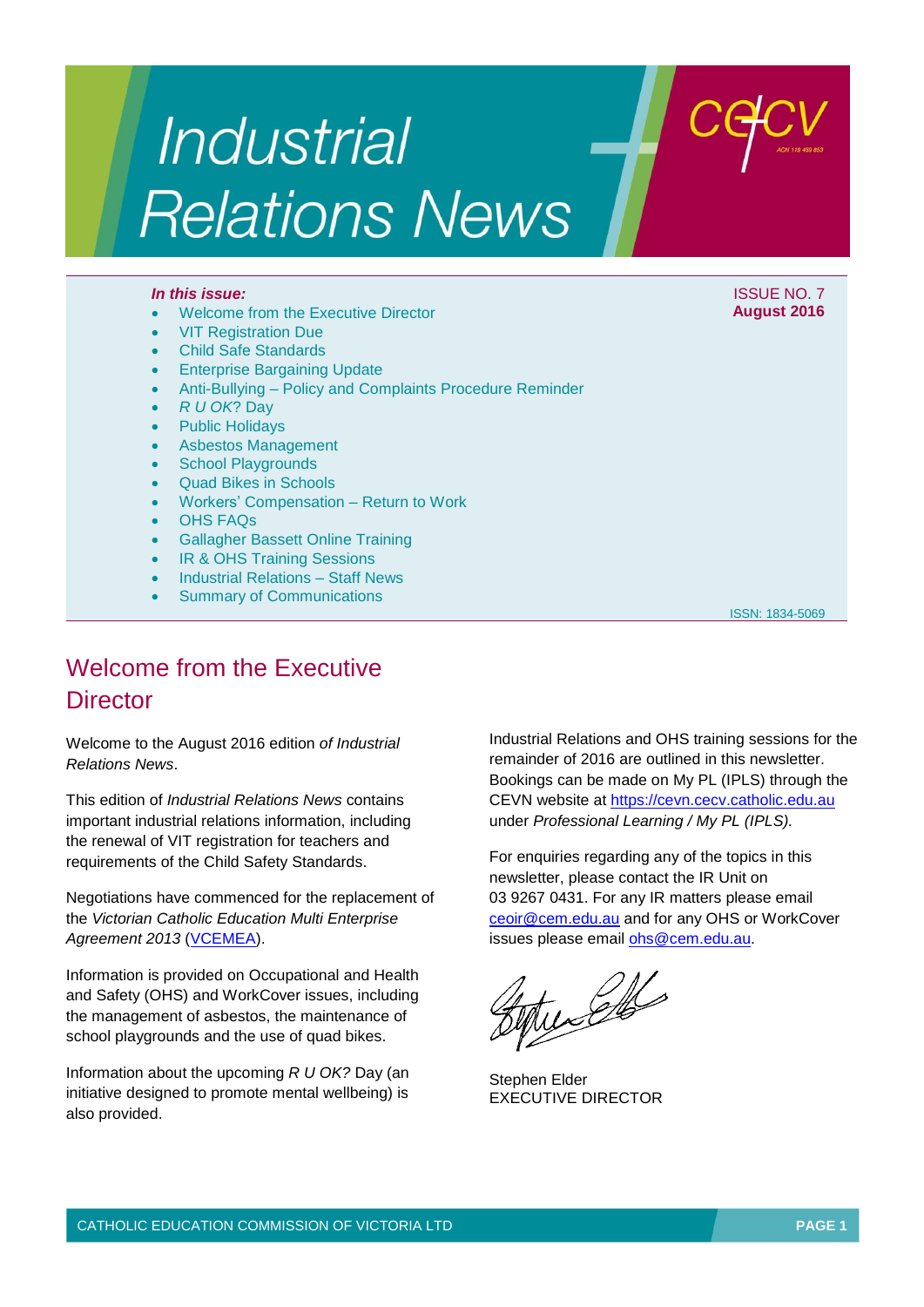## VIT Registration Due

Teachers should have received their Victorian Institute of Teaching (VIT) invoice by **20 August 2016**. All VIT registration tasks must be completed online in a teacher's [MyVIT account,](https://my.vit.vic.edu.au) accessible via the VIT website [www.vit.vic.edu.au,](http://www.vit.vic.edu.au/) by **30 September 2016**. The reverse of the VIT invoice contains instructions on how to access *MyVIT*.

All teachers must pay the fee stipulated on the invoice. Payment made after **30 September 2016** will include a \$30 late payment processing fee.

Please note that teachers do not have to wait until they receive their invoice to start the registration process. They can simply log into their *MyVIT* account and start the process.

Teachers who have not completed all their registration tasks before 31 December 2016 **will not be able to teach**, and *Clause 14 Professional Registration and Working with Children* of the [VCEMEA](http://www.cecv.catholic.edu.au/getmedia/e728ccbb-dac1-4822-9607-7c5cb8abdae9/VCEMEA_2013.aspx) details **stand down provisions without pay** after 7 days.

#### *National Police History Check (NPHC) made easier*

For those teachers who are renewing their registration and their registration task includes an update of their National Police History Check (NPHC), the VIT has simplified the NPHC process. This will only apply if 'Criminal Record Check Consent Form' appears as one of the registration tasks in a teacher's MyVIT [account.](https://my.vit.vic.edu.au)



## Child Safe Standards

With the introduction of the Child Safety Standards in December 2015, schools are now required to be compliant with [Ministerial Order No. 870](http://www.cecv.catholic.edu.au/Industrial-Relations/Leave/Child-Safe-Standards) on Child Safe Standards.

[Ministerial Order No. 870](http://www.cecv.catholic.edu.au/Industrial-Relations/Leave/Child-Safe-Standards) sets out the minimum requirements for schools in relation to child safety. Child Safe Standard 4 and clause 10 of [Ministerial](http://www.cecv.catholic.edu.au/Industrial-Relations/Leave/Child-Safe-Standards)  [Order No. 870](http://www.cecv.catholic.edu.au/Industrial-Relations/Leave/Child-Safe-Standards) relate to staff screening, selection, supervision, training and other human resources practices that reduce the risk of child abuse by new and existing personnel.

The IR Unit has prepared various resources to assist schools in meeting these requirements including the new [CECV Guidelines on the Engagement of](http://www.cecv.catholic.edu.au/Industrial-Relations/Policies-and-Guidelines/Volunteers) [Volunteers in Catholic Schools](http://www.cecv.catholic.edu.au/Industrial-Relations/Policies-and-Guidelines/Volunteers) and [Guidelines on the](http://www.cecv.catholic.edu.au/Industrial-Relations/Policies-and-Guidelines/Employee-Obligations)  [Engagement of Contractors in Catholic Schools](http://www.cecv.catholic.edu.au/Industrial-Relations/Policies-and-Guidelines/Employee-Obligations) , which complement the CECV guidelines on the [Employment of Staff in Catholic Schools,](http://www.cecv.catholic.edu.au/Industrial-Relations/Policies-and-Guidelines/Child-Safety) which were released in July.

#### *Guidelines on Contractors and Volunteers*

These Guidelines provide a step-by-step guide to assist principals and employers with the process of selecting and engaging contractors and volunteers in schools. The Guidelines cover each step of the process, including advertising, interview, selection, engagement, pre-engagement checks, induction and ongoing obligations.

These Guidelines contain useful checklists, templates and forms to further assist principals and employers. The Guidelines are intended to cover not only child safety but also to ensure that the selection and engagement processes used by schools encourage the engagement of quality volunteer and contractors and protect schools from claims of unlawful discrimination and adverse action.

These Guidelines are available on the [CECV website](http://www.cecv.catholic.edu.au/) under *Industrial Relations / [Policies and Guidelines](http://www.cecv.catholic.edu.au/Industrial-Relations/Policies-and-Guidelines)*.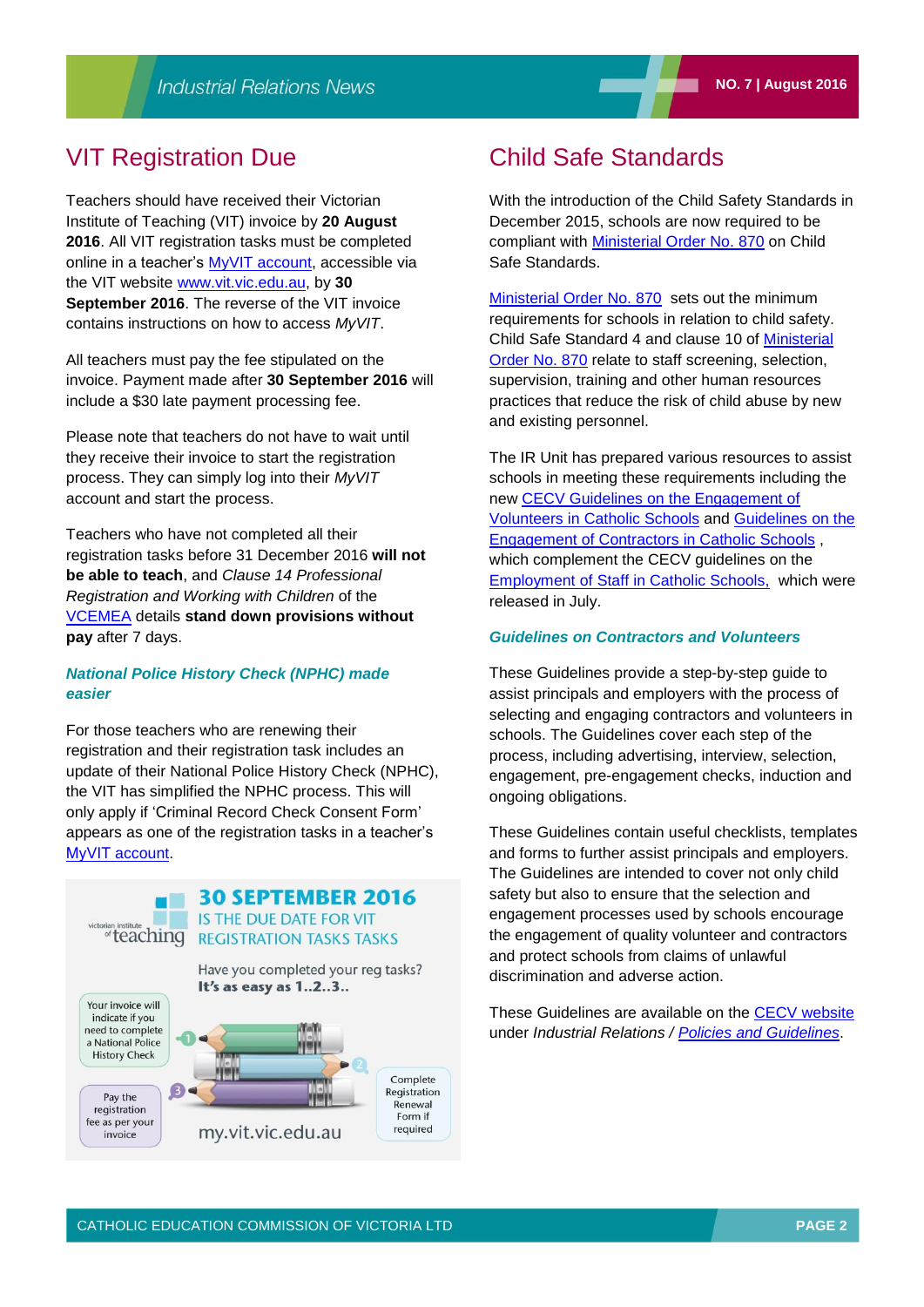#### *Existing Contractors and Volunteers*

These Guidelines provide important guidance on steps schools should take in order to comply with the Child Safe Standards and ensure child safety in relation to existing volunteers and contractors. It is recommended that schools:

- ensure there is a satisfactory description of the role in place for each volunteer/contractor position
- request that the volunteer/contractor complete the relevant application form for school records
- ensure the volunteer/contractor has a Working with Children Check (WWCC) (see Guidelines, Part 9: Pre-engagement checks)
- ensure the volunteer/contractor has passed a Police Check (if relevant)
- meet with the volunteer/contractor for a general discussion about child safety
- explain to whom the volunteer/contractor should report child safety concerns
- provide the volunteer/contractor with a copy of the school's child-safety policy, code of conduct and the [CECV Commitment Statement to Child](http://www.cecv.catholic.edu.au/getmedia/b5d43278-51b9-4704-b45a-f14e50546a70/Commitment-Statement-A4.aspx) **Safety**

#### *Letters of appointment*

With the introduction of the Standards the IR Unit has updated the letters of appointment for staff. The updated templates include:

- numbering for ease of reference
- updated information regarding National Police History Check and WWCC, particularly for nonteaching casual relieving and fixed -term staff
- a clause relating to the expectations of employees in a child -safe school
- a conflict of interest clause
- a disclosure clause in relation to relationships at the school
- the CECV commitment statement
- space for schools to insert their Child Safe policy and Code of Conduct
- updates of the [Fair Work Information Statement](https://www.fairwork.gov.au/employee-entitlements/national-employment-standards/fair-work-information-statement) .

A copy of the letter of appointment and signed acceptance by the employee must be kept on file by the school, and the employee should also be provided with a copy.

Access to these templates is available on the CECV [website](http://www.cecv.catholic.edu.au/) under *Industrial Relations / [Employment](http://www.cecv.catholic.edu.au/Industrial-Relations/Template-Letters/Template-Letters-(Leadership))  [Letters \(Template\)](http://www.cecv.catholic.edu.au/Industrial-Relations/Template-Letters/Education-Support)*.

#### *Annual Review Meeting template*

The **Annual Review Meeting** (ARM) pro formas have been updated to be aligned with the *Guidelines on the Employment of Staff in Catholic Schools* and to include references to child safety. The guidelines recommend:

*Principals need to continually monitor and assess a staff member's suitability to engage in childconnected work. It is recommended that this form is part of the consideration prior to and discussion at a staff member's annual review meeting.* 

Separate ARM pro formas (Word version) for teachers and education support employees are available on the [CECV website](http://www.cecv.catholic.edu.au/) under *Industrial Relations / Guidelines*.

The [VCEMEA](http://www.cecv.catholic.edu.au/getmedia/e728ccbb-dac1-4822-9607-7c5cb8abdae9/VCEMEA_2013.aspx) requires that each teacher participates in an ARM with their principal or the principal's nominee as stated in Clause 24.1 of the [VCEMEA.](http://www.cecv.catholic.edu.au/getmedia/e728ccbb-dac1-4822-9607-7c5cb8abdae9/VCEMEA_2013.aspx) In addition, education support employees can be required to participate in an ARM (Clause 24.2) of the [VCEMEA.](http://www.cecv.catholic.edu.au/getmedia/e728ccbb-dac1-4822-9607-7c5cb8abdae9/VCEMEA_2013.aspx)

The ARM is a positive process to enable the principal and the employee to review the employee's performance for the school year and to plan for future professional learning.

An ARM should not be used to manage unsatisfactory performance. If there are concerns regarding the performance of an employee then the Managing Employment Concerns procedures in Clause 13 of the **VCEMEA** should be implemented.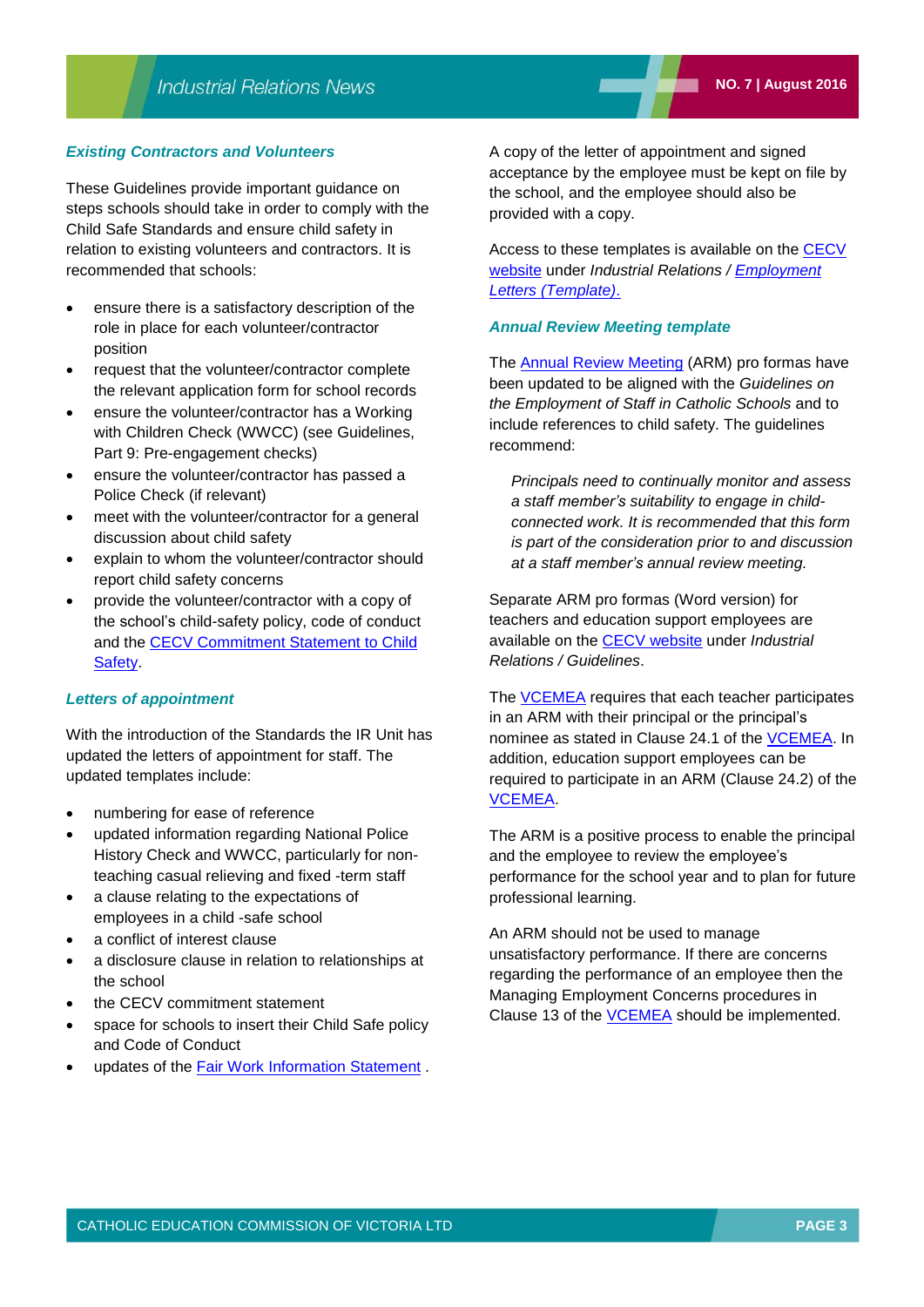## Enterprise Bargaining Update

The Catholic Education Commission of Victoria Ltd (CECV) has been appointed by all employers of staff in Victorian Catholic Education to negotiate a new Multi-Enterprise Agreement.

Information was distributed by email to eligible employees on 16 July 2016 and a list of employees was provided to principals for review to ensure all appropriate staff received this important information.

Principals are reminded to ensure that the Notice of Employee Representational Rights is:

- placed on the staff noticeboard
- forwarded to all eligible employees who do not have access to email at the school, such as regular emergency teachers
- forwarded to all eligible employees who are on extended leave, such as parental leave, extended personal leave and long service leave.

#### *Bargaining has commenced*

Bargaining with the IEU has now commenced for a new multi-enterprise agreement. Further meetings are scheduled during Term 3, 2016.

Information on Enterprise Bargaining can be found in the [Frequently Asked Questions](http://www.cecv.catholic.edu.au/getmedia/68fcdb51-ba9d-4ad8-a311-f28a016303cb/Frequently-Asked-Questions.aspx) on the [CECV](http://www.cecv.catholic.edu.au/) [website](http://www.cecv.catholic.edu.au/) under *Industrial Relations / [Enterprise](http://www.cecv.catholic.edu.au/Industrial-Relations/EB) [Bargaining](http://www.cecv.catholic.edu.au/Industrial-Relations/EB)*.

## Anti-Bullying – Policy and Complaints Procedure Reminder

Principals are reminded about the importance of having an Anti-Bullying policy and complaints procedure for preventing and responding to workplace bullying.

The [Workplace Anti-Bullying Procedure Checklist](http://www2.cecv.catholic.edu.au/getmedia/1d0c5f60-927a-4af9-bd37-e9e0cac9ded7/Workplace-Anti-Bullying-Procedure-Checklist.aspx) should be used in conjunction with the Anti-Bullying policy template that is available on the CECV website [www.cecv.catholic.edu.au](http://www.cecv.catholic.edu.au/) under *Industrial Relations / Policies and Guidelines / [Anti-Bullying.](http://www.cecv.catholic.edu.au/Industrial-Relations/Policies-and-Guidelines/Anti-Bullying)* Principals are also recommended to review the Anti-Bullying Guide available on the [CECV website](http://www.cecv.catholic.edu.au/) under *Industrial Relations / Guidelines / [Anti-Bullying Guide](http://www2.cecv.catholic.edu.au/getmedia/9464d58d-cec8-4fce-8f8b-fb3643e00802/Anti-Bullying-Guide.aspx)*.

## *R U OK?* Day

This year's *R U OK?* Day will be celebrated on Thursday **8 September 2016**.

*R U OK?* Day is an annual day of action to promote mental wellbeing. The idea behind this day is to encourage open and honest conversations, and to prevent small problems from spiralling into big ones.

This initiative is designed to have a positive effect on student and staff relations in schools.

*R U OK?* Day can be supported in the following ways:

- Download the *[R U OK?](http://store.ruokday.com/poster-packs/)* Poster from the *[R U OK?](https://www.ruok.org.au/)* [website](https://www.ruok.org.au/) and hang it in the staffroom or classroom.
- Donate to *R U OK?* Day.

The *R U OK*? website provides [guidance](https://www.ruok.org.au/how-to-ask) on how to have an '*R U OK?*' conversation, along with further information on *R U OK?* Day and related resources.

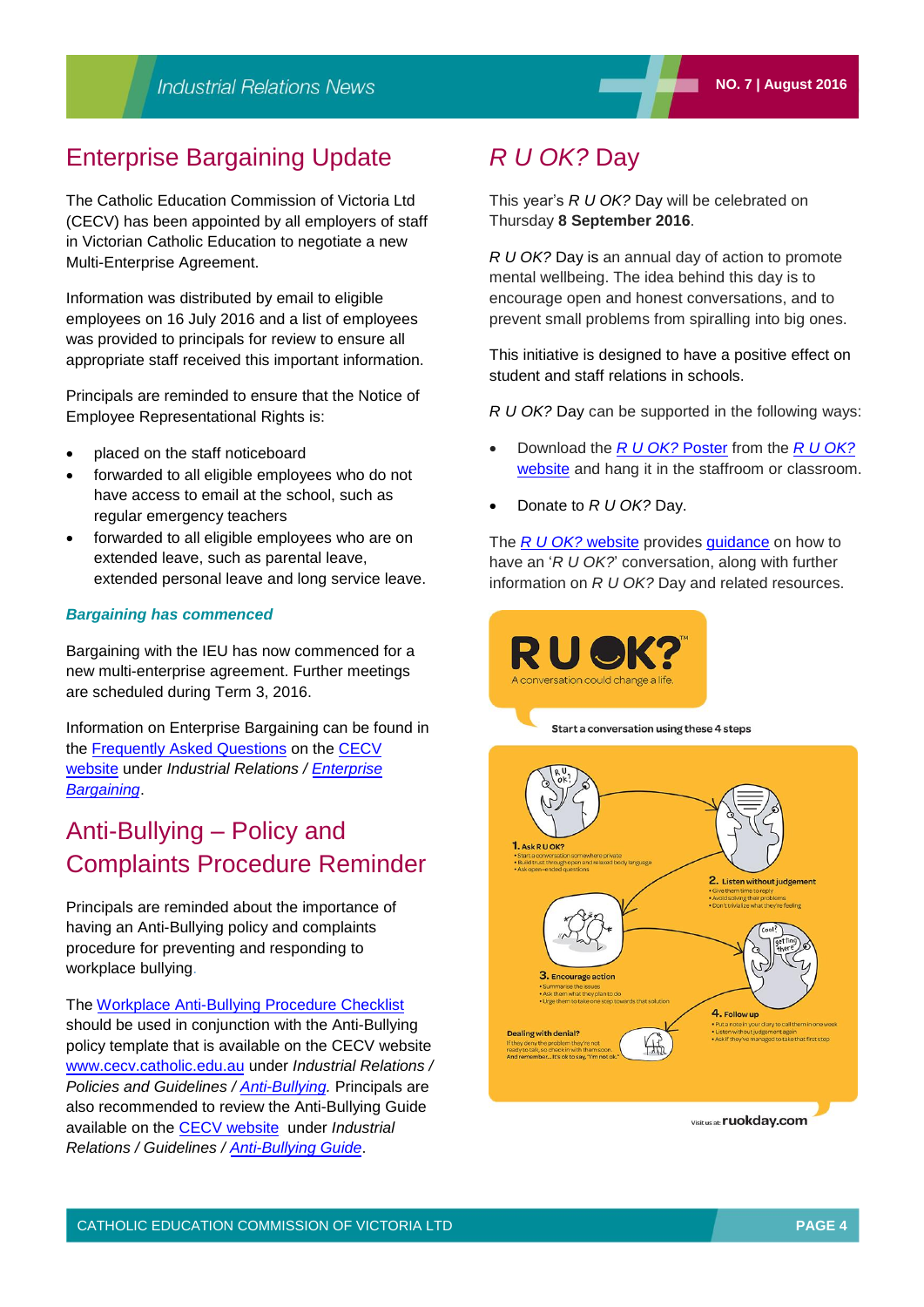## Public Holidays

#### *Grand Final Friday Public Holiday*

The Victorian Government has confirmed that Victoria will celebrate a public holiday on the Grand Final Friday (the day before the Australian Football League Grand Final).

The confirmed date for the Grand Final Friday public holiday for this year will be Friday **30 September 2016** (as such, this public holiday will fall within the Term 3 school holiday period).

#### *Public Holidays 2017*

The following list of Victorian public holidays in 2017 is subject to change:

| <b>Holiday</b>                                 | 2017                                                  |
|------------------------------------------------|-------------------------------------------------------|
| <b>New Year's Day</b>                          | Sunday 1 January<br>(Substitute: Monday 2<br>January) |
| <b>Australia Day</b>                           | Thursday 26 January                                   |
| <b>Labour Day</b>                              | Monday 13 March                                       |
| <b>Good Friday</b>                             | Friday 14 April                                       |
| <b>Saturday before</b><br><b>Easter Sunday</b> | Saturday 15 April                                     |
| <b>Easter Sunday</b>                           | Sunday 16 April                                       |
| <b>Easter Monday</b>                           | Monday 17 April                                       |
| <b>ANZAC Day</b>                               | <b>Tuesday 25 April</b>                               |
| <b>Queen's Birthday</b>                        | Monday 12 June                                        |
| <b>Grand Final Friday</b>                      | TBC (day before AFL<br><b>Grand Final)</b>            |
| <b>Melbourne Cup*</b>                          | <b>Tuesday 7 November</b>                             |
| <b>Christmas Day</b>                           | Monday 25 December                                    |
| <b>Boxing Day</b>                              | <b>Tuesday 26 December</b>                            |

\*(all of Victoria unless alternate local holiday arranged by non-metro council)

## Asbestos Management

WorkSafe Victoria has commenced targeted inspections in schools across the state. Employers and principals must take immediate steps to ensure they are managing asbestos as outlined below.

It is a legal requirement for schools to comply with the relevant legislation on the management of asbestos.

Building owners and those with management control (this includes school principals and parish priests) have responsibilities under the *Occupational Health and Safety Regulations 2007* to manage any asbestos in their school by:

- ensuring all asbestos has been clearly identified by a competent asbestos consultant and keeping a hardcopy of the asbestos audit report easily accessible
- providing an up-to-date version of the asbestos register for staff and contractors (e.g. electricians, plumbers, maintenance staff, builders, painters, carpenters) before undertaking any work in the school. The asbestos register should be kept in a readily accessible location such as the reception area of the school.
- labelling identified asbestos to clearly indicate its presence and location. If reasonably practicable, this should be done by either:
	- o direct labelling (if safe to do so) is preferred and the most effective
	- o colour-coded labelling. This is less effective and requires clear communication with employees and contractors.

Information regarding [Labelling asbestos in](http://www.worksafe.vic.gov.au/forms-and-publications/forms-and-publications/labelling-asbestos-in-workplaces) [workplaces](http://www.worksafe.vic.gov.au/forms-and-publications/forms-and-publications/labelling-asbestos-in-workplaces) is available from the WorkS[afe website.](http://www.worksafe.vic.gov.au/safety-and-prevention/health-and-safety-topics/incident-notification)

For further information regarding the asbestos register and labelling, please contact the Industrial Relations Unit on 03 9267 0431 or [ohs@cem.edu.au.](mailto:ohs@cem.edu.au)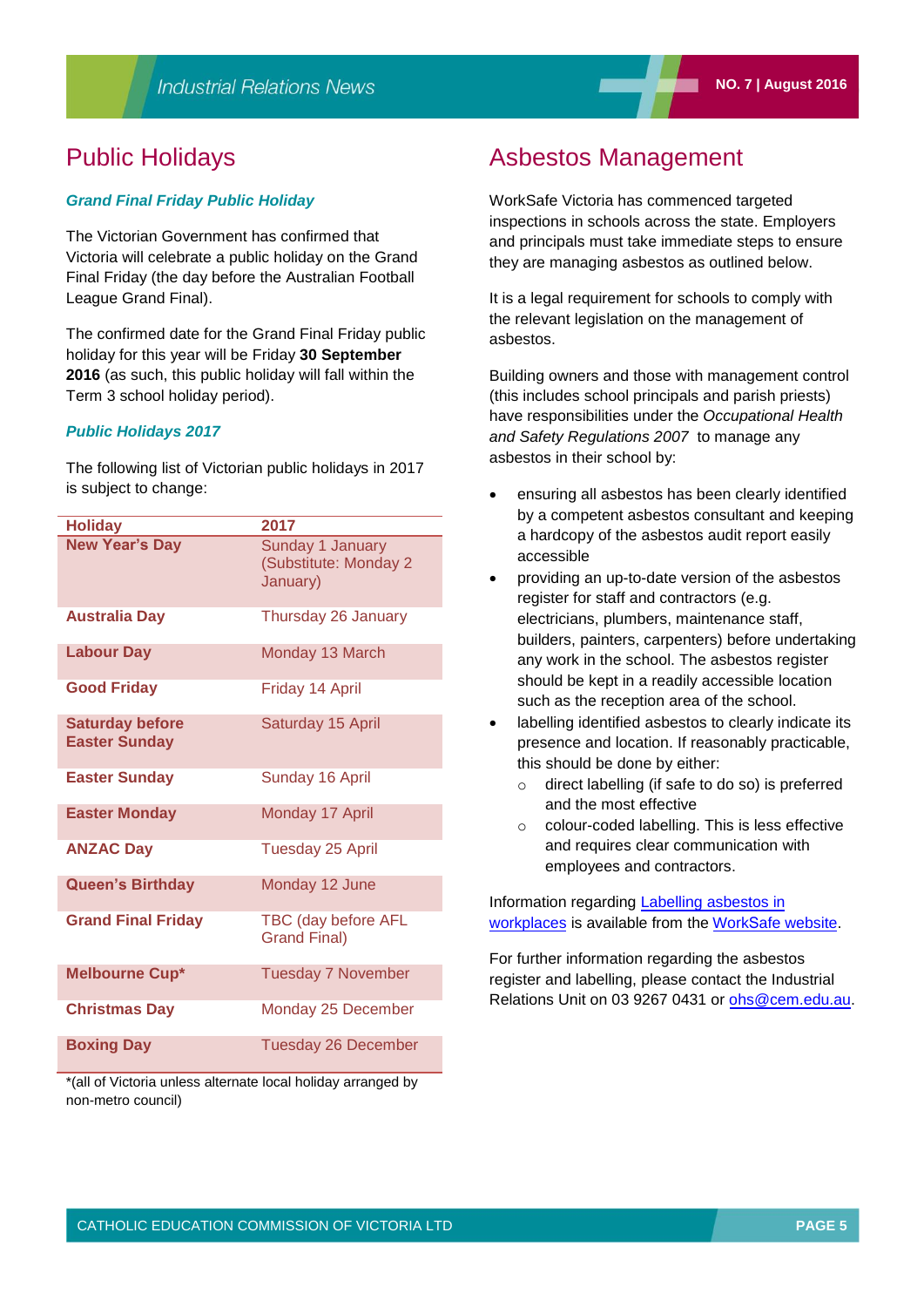## School Playgrounds

The major cause of playground injury is falling from playground equipment, with fractures and sprains the most common injuries.

It is important that systems are in place to assist schools to minimise the risk of injuries associated with playground equipment.

### *Strategies to reduce the risk of injuries on playgrounds*

- **Ensure that new [playground equipment](http://www.austlii.edu.au/au/legis/vic/consol_act/esa1994259/) meets** Australian Standards.
- Instruct staff and students in the safe use of playgrounds and equipment.
- Provide adequate supervision to prevent injuries by ensuring students use playground equipment properly and don't engage in unsafe behaviour.
- Install soft fill material (e.g. tan bark) that is at least 250 mm deep in the general play area, or 300 mm deep under high-use areas.
- Ensure that any soft fill material is maintained and inspected on a regular basis (e.g. raked frequently).
- Conduct regular inspections, repairs and maintenance of playground equipment and surroundings.

Further information is available from the [CECV](http://www.cecv.catholic.edu.au/)  [website](http://www.cecv.catholic.edu.au/) under *OHS & WorkCover / Resources / Outdoor Areas / [Playgrounds.](http://www.cecv.catholic.edu.au/OHS-WorkCover/Guidelines/Outdoor-Areas/Playgrounds)*

For any further OHS queries, please contact the IR Unit on 03 9267 0431 or [ohs@cem.edu.au.](mailto:ohs@cem.edu.au)

## Quad Bikes in Schools

Quad bike safety is an OHS issue in some school communities. Schools should treat this issue as a priority and ensure safe behaviour is entrenched in the operators of quad bikes within schools and that safety is in the forefront of all quad bike operators' minds.

#### *Quad bike safety steps*

Follow these steps when using quad bikes to stay safe:

#### *Prepare safe*

- Ensure the operator is properly trained before riding a quad bike.
- Maintain the bike so it is in a safe condition.
- Read the operator manual and observe the manufacturer's safety warnings and recommended use of the vehicle.

#### *Wear safe*

- Always wear a helmet (Australian Standard 1968:2006 – Protective helmets for vehicle users).
- Wear protective clothing and gear such as goggles, reflective vest, long sleeves, long pants, boots and gloves/hand protection.

#### *Ride safe*

- Never let children/students ride quad bikes that are meant for adults – even as passengers.
- Do not carry any passengers on quad bikes that are meant for one person.
- Quad bikes are not all-terrain vehicles so they cannot go safely on all types of terrain. Avoid riding on rough terrain or steep slopes.
- Ride on familiar tracks and beware of obstacles.
- Always carry a mobile phone or radio device so you can contact for help in case of an emergency.

#### *Training*

It is advised that schools who use quad bikes complete accredited operator training.

Australian Government approved training providers are available on the [Training website](http://training.gov.au/Search/SearchOrganisation?NrtCodeTitle=AHCMOM212A&ImplicitNrtScope=true&ImplicitNrtScope=false&IncludeUnregisteredRtosForScopeSearch=false&deliveryStates=02&orgSearchByScopeSubmit=Search).

#### *WorkSafe*

Download WorkSafe information: [Quad bikes –](https://www.worksafe.vic.gov.au/__data/assets/pdf_file/0011/9578/HSS0030_-_Quad_bikes_-_Operators_wearing_helmets.pdf) [Operating wearing helmets](https://www.worksafe.vic.gov.au/__data/assets/pdf_file/0011/9578/HSS0030_-_Quad_bikes_-_Operators_wearing_helmets.pdf).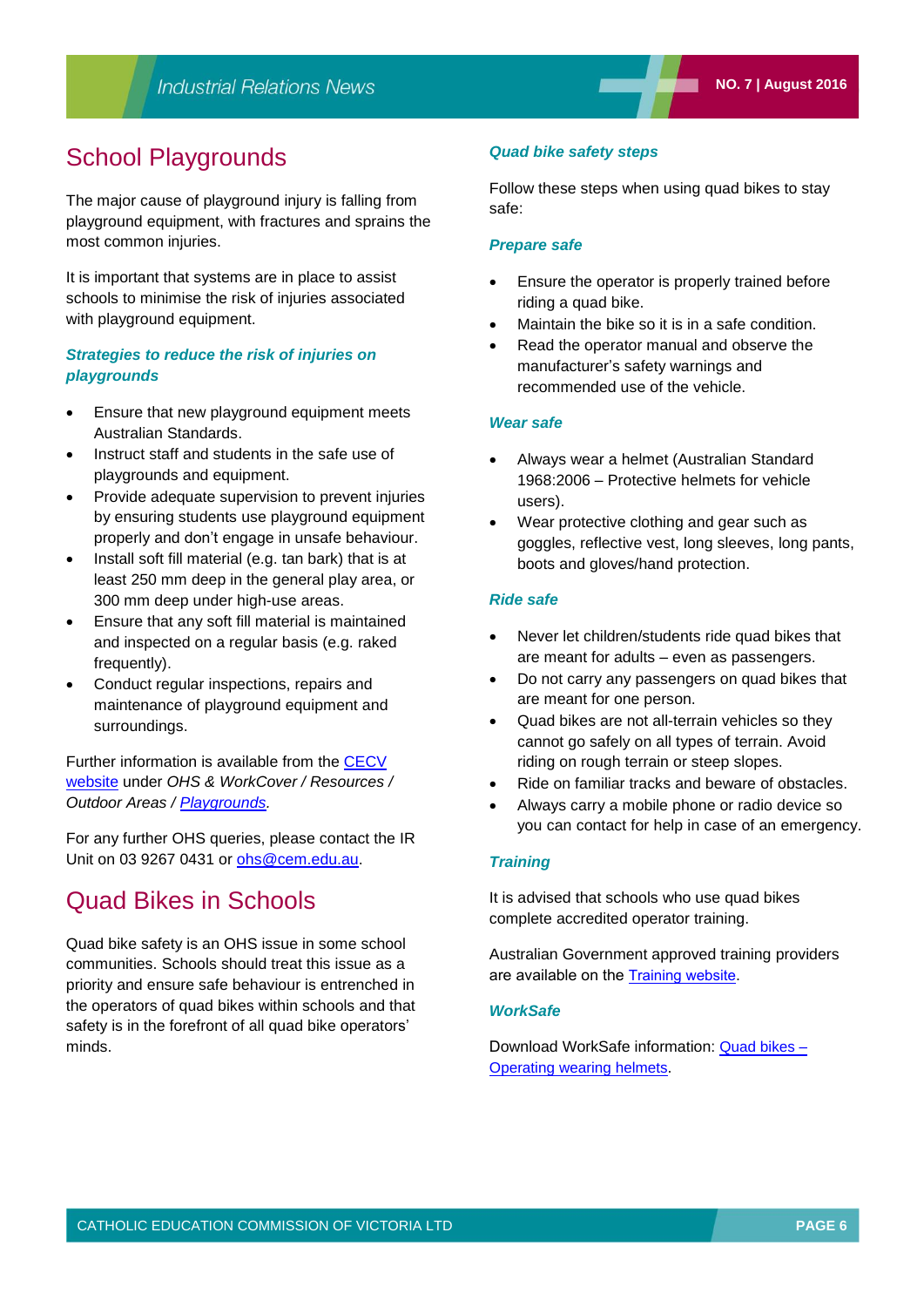## Workers' Compensation – Return to Work

The recovery and return-to-work journey for an injured worker on a workers' compensation claim can be a daunting one.

A school leader or a school Return-to-Work Coordinator has an important role to play in assisting in the recovery and timely return to safe work.

A school leader or a school Return to Work Coordinator will need to provide the worker with suitable and/or pre-injury employment (where possible) and consult with the injured worker, their support person or representative, the worker's treating health practitioner (with the worker's consent) and the occupational rehabilitation provider (if any).

It's very important to stay in touch with an injured worker if they are not at work so that you can stay informed of their progress, the treatment they are having and any relevant issues/concerns/problems as they arise, and they can be informed as to what is happening at the school.

Further information is available from the [CECV](http://www.cecv.catholic.edu.au/)  [website](http://www.cecv.catholic.edu.au/) under *OHS & WorkCover / WorkCover / [Return to Work.](http://www.cecv.catholic.edu.au/OHS-WorkCover/WorkCover/Return-to-Work)*

## OHS FAQs

#### *What is Contractor Safety Management?*

A contractor is a person, organisation or business, other than an employee of the school, who is engaged to perform work at a workplace.

All schools will, at some time, engage contractors to carry out work at their sites. Schools have a duty to provide a safe working environment for contractors just as they do for their employees.

It is important that good lines of communication between the school and the contractor are established before work commences to ensure that health and safety issues associated with the work are managed.

Further information is available from the [CECV](http://www.cecv.catholic.edu.au/)  [website](http://www.cecv.catholic.edu.au/) under *OHS & WorkCover / WorkCover / [Contractor Safety Management.](http://www.cecv.catholic.edu.au/OHS-WorkCover/Guidelines/Staff,-Visitor-Contractor-Safety/Contractor-Management)* 

#### *What is a notifiable incident?*

All schools are required under the OHS Act to report serious incidents to WorkSafe Victoria. This includes all school-related incidents involving staff, students, volunteers, family members, casuals, contractors and visitors.

#### *Serious incidents and near misses that need to be reported to WorkSafe Victoria include:*

- Medical treatment for lacerations requiring stitches, serious head or eye injuries, amputations, scalping, electric shock and loss of bodily functions such as loss of consciousness, fractures, broken bones, etc.
- Immediate treatment as an inpatient in a hospital, fatalities and medical treatment within 48 hours of a person being exposed to a chemical.
- Serious incidents or near misses where a person in the immediate vicinity is exposed to an immediate risk from the collapse of a building or an excavation, explosion, fire, the spillage of dangerous goods or the fall from a height of any plant or equipment, etc.

Minor incidents do NOT need to be reported to WorkSafe Victoria.

**If in doubt** whether an incident should be reported or you require further information**, call** Worksafe Victoria immediately on 132 360; or check the [Work](http://www.worksafe.vic.gov.au/safety-and-prevention/health-and-safety-topics/incident-notification)Safe w[ebsite.](http://www.worksafe.vic.gov.au/safety-and-prevention/health-and-safety-topics/incident-notification)

## Gallagher Bassett Online **Training**

Gallagher Bassett has recently launched their [myGBeducation](http://mygbed.gallagherbassett.com.au/theme/gallagher_bassett/pages/lms_courses.php) online training courses. These courses are now available for all Gallagher Bassett clients to access 24/7 on any device. The courses have been developed by accredited trainers and can be a valuable OHS and Workcover training resource for schools. The course catalogue can be found at [Courses.](http://mygbed.gallagherbassett.com.au/theme/gallagher_bassett/pages/lms_courses.php)